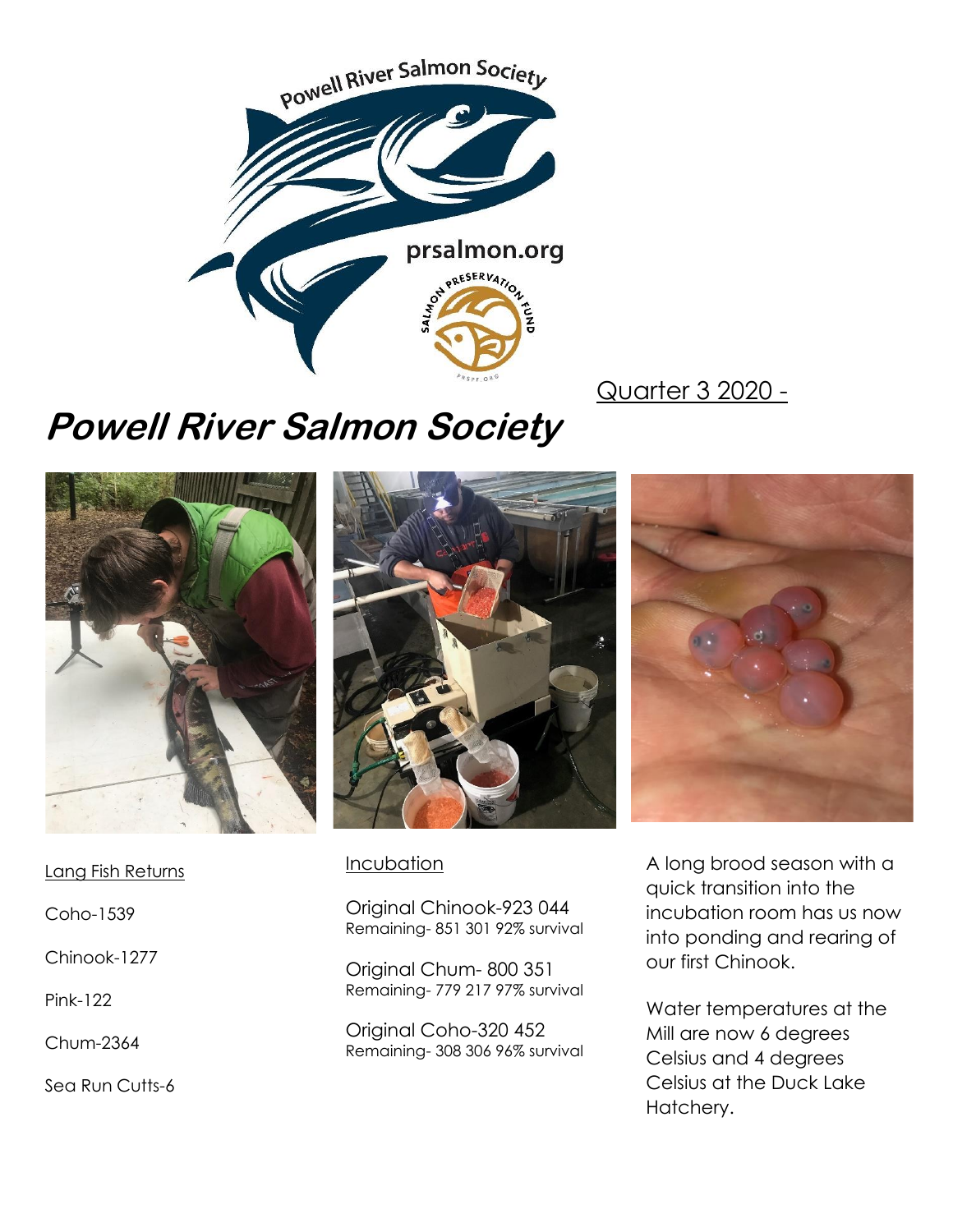The Alex Dobler Salmon Centre now sits fallow post brood production. We are now beginning to plan for some off-season maintenance.



Our team has its work cut out in the coming months with further incubation and the subsequent rearing production cycle that will run us through the rest of this fiscal year and into the next.





We have learned that the Powell River Community Forest has agreed to support our request for funding to continue our building upgrades at Duck Lake Hatchery.





Specifically, the roof structure that protects some

of our rearing containment. This is a continuation of this past summers main building roofing and rearing trough repair that was also supported by the Community Forest.

As we move into the fourth quarter, we will continue our operational fundraising efforts as well as raising funds for our Salmon Preservation Fund. The fund continues to grow thanks to the efforts of our fundraising team, donors, and specifically our Tide Guide Team. Kerr and Angela Bell have worked hard at the evolution of our Tide Guide Product. We have been extremely fortunate with our overall program support this year and the Tide Guide is the foundation of our fundraising platform.

Our newly adapted educational program is currently under review as to future direction. Sponsorship has been strong for our program. The livestream has been a major hit and will be a cornerstone for years to come. The expectation of our program for the new year is further growth.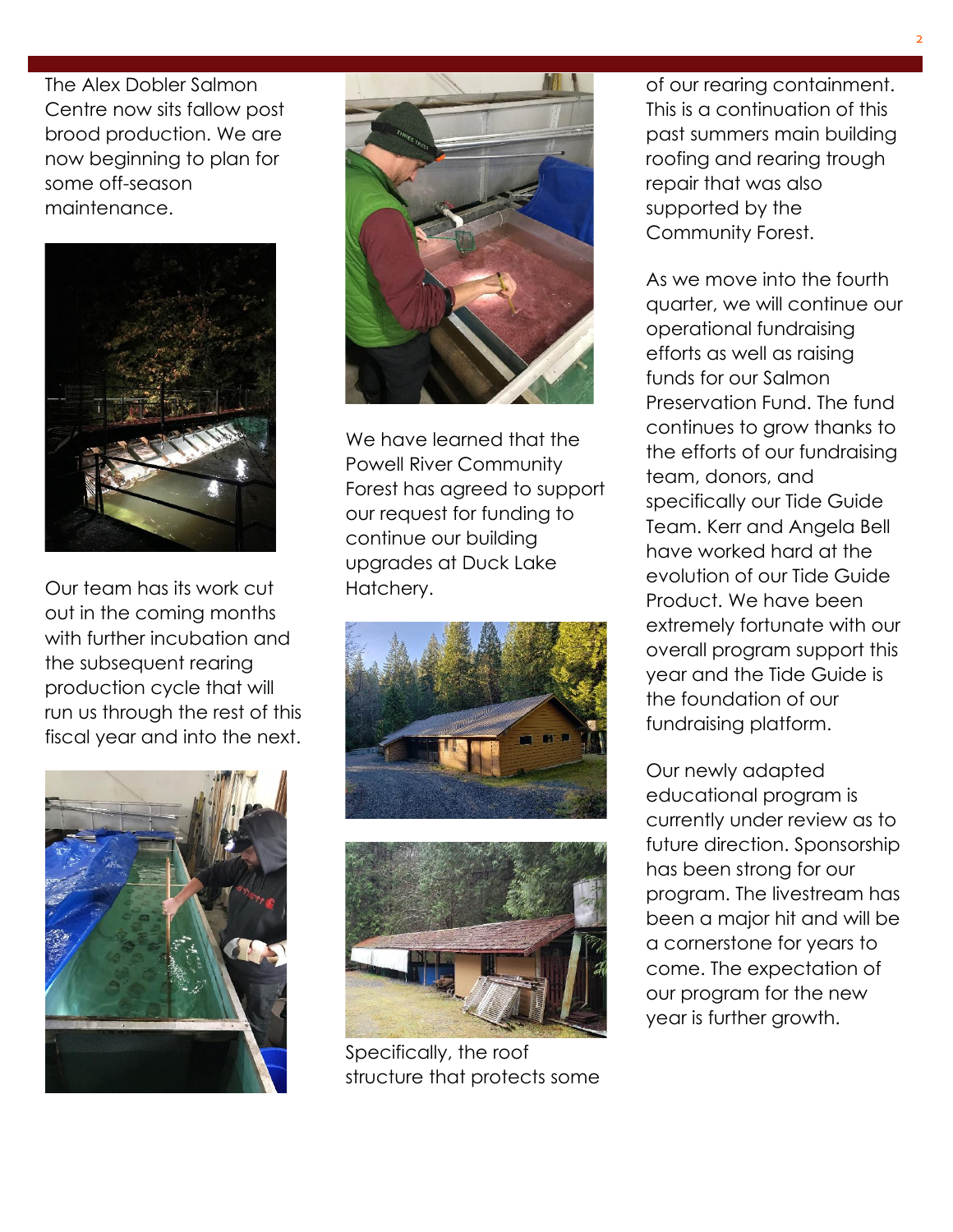

A concerted effort with laser like focus on participation and measurable results will remain to be the building blocks of the program going into 2021. We are currently working with educators at multiple levels to make sure we deliver the best possible result.

We are continuing the testing stages with our new micro in class educationalincubator (EDU-INC). After successful level 1 testing we have moved operational units from the hatchery into two locations for level 2 testing.

Kelly Creek Community School and the Powell River Library are now host to what we believe is the next generation of in class incubators for the purpose of measurable educational results pertaining to the life of salmon. Due to COVID-19 a no contact drop off was used to deliver the units.

Our EDU-INC units are vastly different to what the rest of the industry works with. We have downsized from 20 to 30 gallons of water, tank, substrate, insulation, and a cumbersome chiller unit to one gallon of water, a small amount of substrate and a micro chiller unit.

To provide an idea in terms of footprint, both physically and environmentally, our micro chiller unit measures approximately 4 inches square and weighs a little over a pound. The unit, unlike the cumbersome units (24 inches in length, 25 pounds) commonly used within the industry do not contain the dangerous and environmentally damaging chemical freon. Our system only uses green renewable energy. The overall footprint of our EDU-INC unit is just under one cubic foot and weighs roughly 10 pounds including the water. The industry standard unit taking up a whopping 8 cubic feet and weighing in at a cumbersome 200-350 pounds with water. In addition, in the unlikely event of a breach in the system, the potential for damage would be far less with the one-gallon capacity of the EDU-INC unit compared with the 20- to 30-gallon capacity of the other setup.

In contrast to the old form of in class incubators our unit is also "viewable" at all times, not covered up by unnecessary insulation. The edu-inc platform probably also uses less electricity as we are chilling a lot less water.

We owed it to our volunteers (ease of use), educators (takes up far less space) our community, and our environment to improve on what was previously available.

We are confident that our new Powell River EDU-Inc system will finish level 2 testing early in the new year and we will move into final testing to determine capacity after that. It has been a huge success and we look forward to building on it in 2021.

Please visit our website to keep up with our activities. There is more information below on some of our significant milestones for Q3.

Happy New Year!